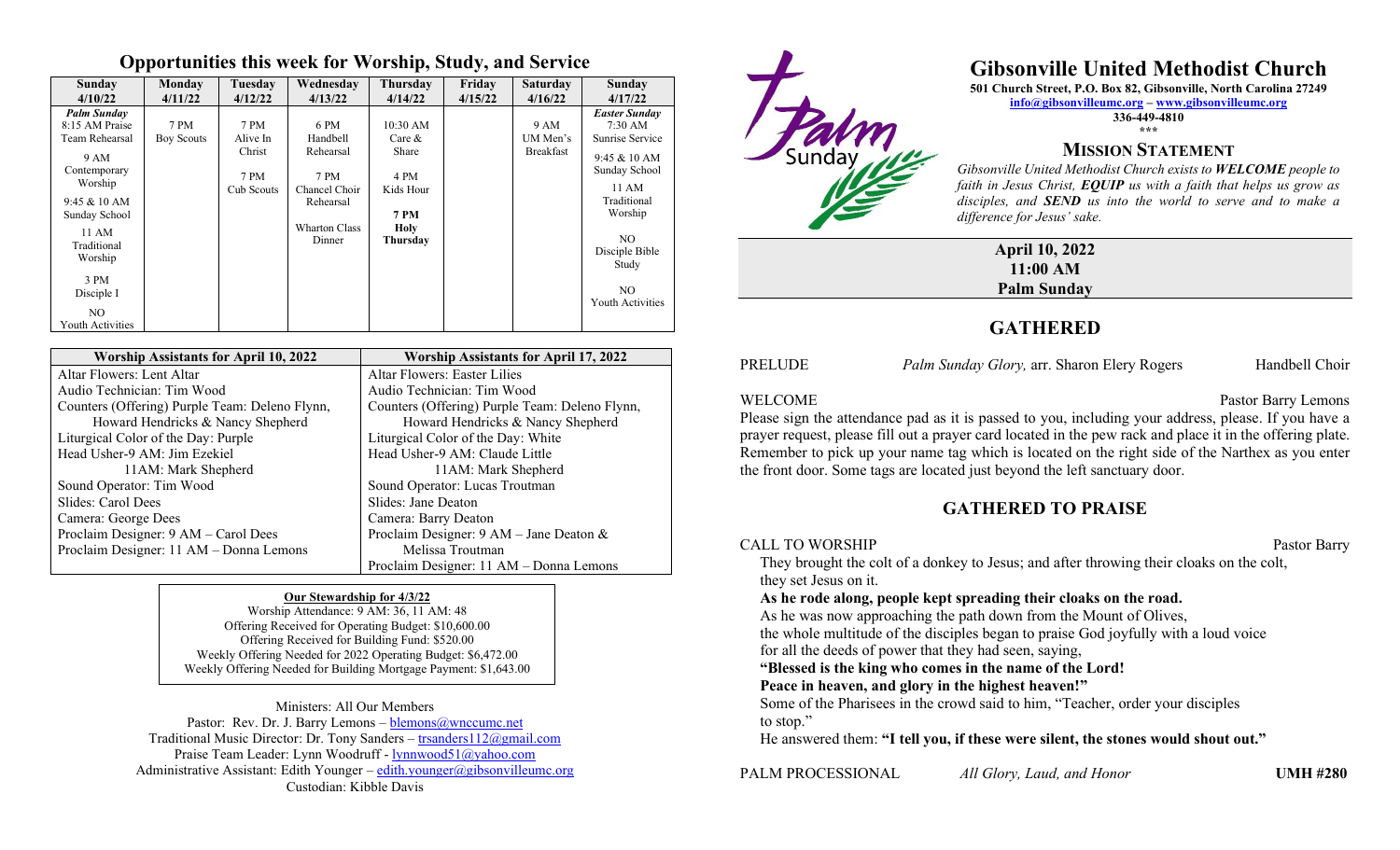#### OPENING PRAYER

#### **GATHERED FOR GIVING**

#### PRAYER OF ILLUMINATION

SCRIPTURE READING Luke 23:13-25 Pastor Barry MORNING PRAYER Pastor Barry THE LORD'S PRAYER CHILDREN'S TIME Will Morrow INVITATION TO THE OFFERING MUSICAL OFFERING *Les Rameaux (The Palms)* – Jean-Baptiste Faure Tony Sanders \*DOXOLOGY "Praise God, From Whom All Blessings Flow" **UMH #95 Praise God, from whom all blessings flow; Praise him, all creatures here below: Praise him, above, ye heavenly host; Praise Father, Son, and Holy Ghost. Amen** \*DEDICATION OF THE OFFERING **GATHERED BY THE WORD** MESSAGE Pastor Barry Pastor Barry Pastor Barry Pastor Barry Pastor Barry Pastor Barry Pastor Barry Pastor Barry **GATHERED AND SENT OUT** \*THE APOSTLES' CREED: ECUMENICAL VERSION [**UMH #882] I believe in God, the Father Almighty, creator of heaven and earth. I believe in Jesus Christ, his only Son, our Lord, who was conceived by the Holy Spirit,**

**born of the Virgin Mary, suffered under Pontius Pilate, was crucified, died, and was buried; he descended to the dead. On the third day he rose again; he ascended into heaven,**

**is seated at the right hand of the Father, and will come again to judge the living and the dead.**

**I believe in the Holy Spirit, the holy catholic church, the communion of saints, the forgiveness of sins, the resurrection of the body, and the life everlasting. Amen.**

| *CLOSING HYMN                                    | Hosanna, Loud Hosanna                                  | <b>UMH #278</b> |
|--------------------------------------------------|--------------------------------------------------------|-----------------|
| OPPORTUNITIES FOR LEARNING, MISSION, AND WORSHIP |                                                        | Pastor Barry    |
| *DISMISSAL WITH BLESSING                         |                                                        | Pastor Barry    |
| <b>POSTLUDE</b>                                  | Sinfonia in $D(G.8)$ , Mvt I<br>Geoff McKay, Trumpeter | Tony Sanders    |

\*Please stand if you are able

A special thank you to Geoffrey McKay, our guest trumpeter, for sharing his gift of music with Gibsonville United Methodist Church.